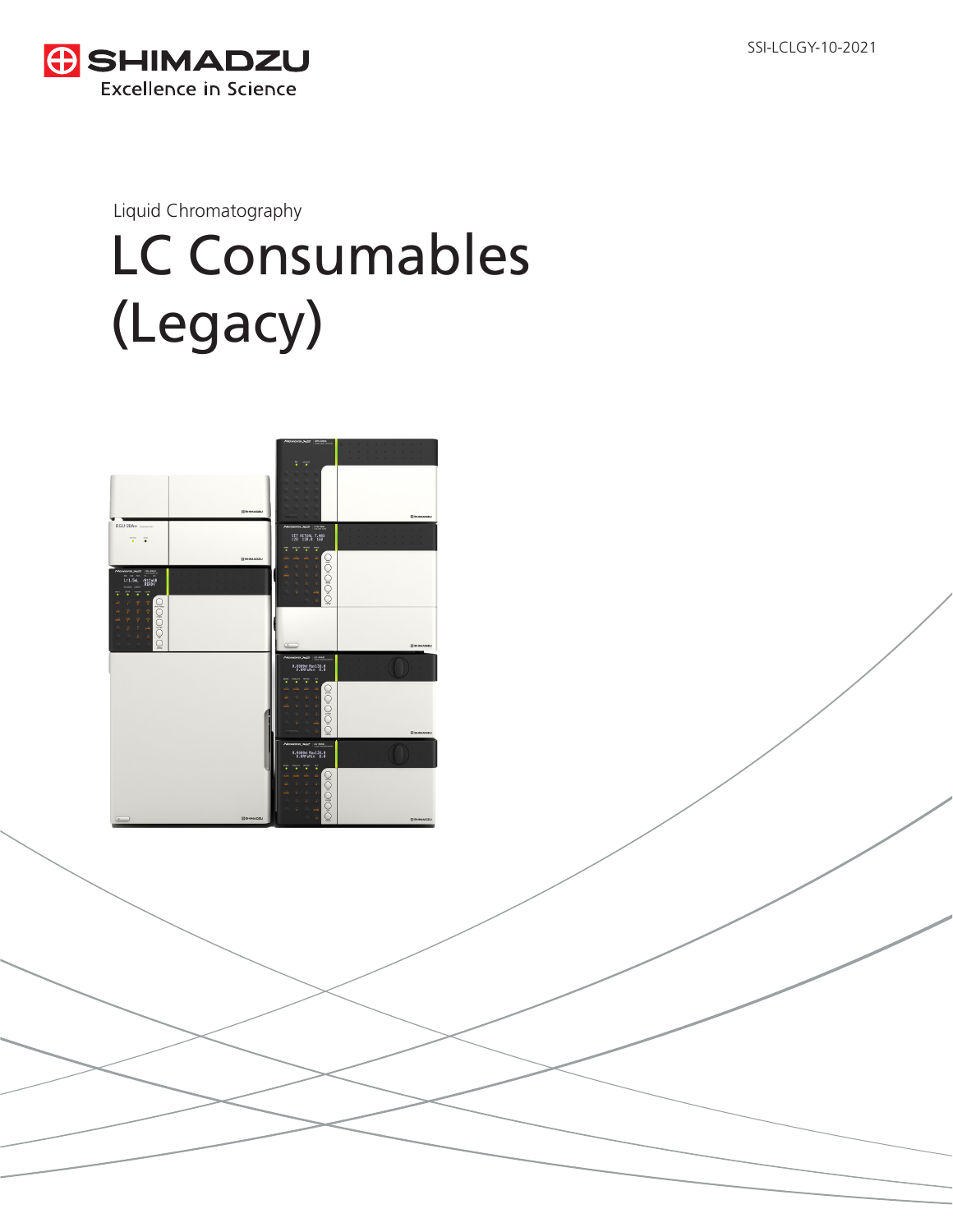# <span id="page-1-0"></span>**Table of Contents**

Hardware, Fittings and Connectors ..................... 13 Waste Cans and Accessories ................................... 14 

| Mobile Phase Bottles and Caps  12 |  |
|-----------------------------------|--|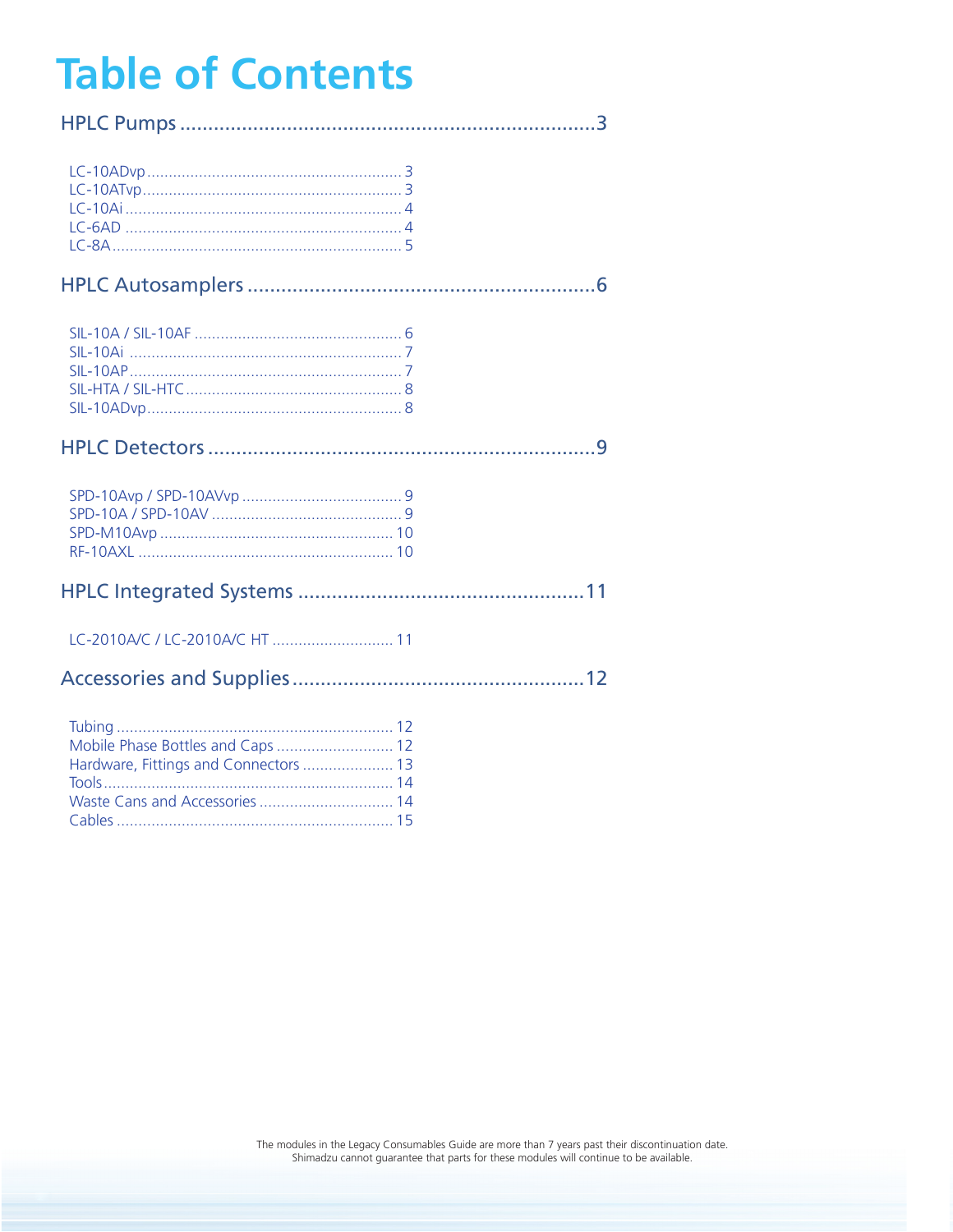# <span id="page-2-0"></span>**HPLC Pumps**

# LC-10ADvp

| Part No.     | Name                                                                                                       | 1 year                   | 2 year |
|--------------|------------------------------------------------------------------------------------------------------------|--------------------------|--------|
| 228-45708-91 | Suction Filter Assembly (includes SUS filter element, 1.5 mm ID x 2 m FEP tubing, and pump inlet fittings) | $\mathsf{X}$             |        |
| 228-45707-91 | Suction Filter (no tubing)                                                                                 | $\times$                 |        |
| 228-39093-92 | Inlet Check Valve                                                                                          | $\times$                 |        |
| 228-35146-00 | GFP Plunger Seal                                                                                           | Χ                        |        |
| 228-32628-00 | PE Plunger Seal                                                                                            | $\times$                 |        |
| 228-35601-93 | Sapphire Plunger with Grease                                                                               | Χ                        |        |
| 228-35601-91 | Ceramic Plunger                                                                                            | X                        |        |
| 228-32784-91 | Diaphragm (2/pack)                                                                                         | $\times$                 |        |
| 228-34976-91 | <b>Outlet Check Valve</b>                                                                                  | $\times$                 |        |
| 228-35871-96 | Line Filter                                                                                                |                          | X      |
| 670-11518-00 | O-Ring for Drain Valve                                                                                     | $\overline{\phantom{0}}$ |        |
| 228-35281-95 | Sapphire Plunger Assembly, includes nut                                                                    | $\overline{\phantom{a}}$ |        |
| 228-26752-91 | Oil for Pump Cam Assy                                                                                      |                          |        |

## LC-10ATvp

| Part No.     | Name                                                                                                       | 1 year | 2 year |
|--------------|------------------------------------------------------------------------------------------------------------|--------|--------|
| 228-45708-91 | Suction Filter Assembly (includes SUS filter element, 1.5 mm ID x 2 m FEP tubing, and pump inlet fittings) |        |        |
| 228-45707-91 | Suction Filter (no tubing)                                                                                 | Χ      |        |
| 228-32166-91 | Inlet Check Valve                                                                                          | X      |        |
| 228-32401-00 | Spacer, 6.3 mm (for PE Plunger seal*)                                                                      | X      |        |
| 228-32325-01 | Spacer, 7.7 mm (for PE Plunger seal*)                                                                      | X      |        |
| 228-21975-00 | PE Plunger Seal *(standard seal)                                                                           | Χ      |        |
| 228-35145-00 | GFP Plunger Seal* (optional seal)                                                                          | X      |        |
| 228-35147-00 | Cap Seal (for GFP Plunger seal*)                                                                           | Χ      |        |
| 228-35009-92 | Ceramic Plunger Assembly                                                                                   | X      |        |
| 228-28499-00 | PE Rinse Seal                                                                                              | Χ      |        |
| 228-34976-91 | <b>Outlet Check Valve</b>                                                                                  | X      |        |
| 228-35871-96 | Line Filter                                                                                                |        | X      |
| 670-11518-00 | O-Ring for Drain Valve                                                                                     |        |        |
| 228-26752-92 | Daphne Oil for Pump Cam Assy                                                                               |        |        |

\*PE Seal - yellow, GFP seal - black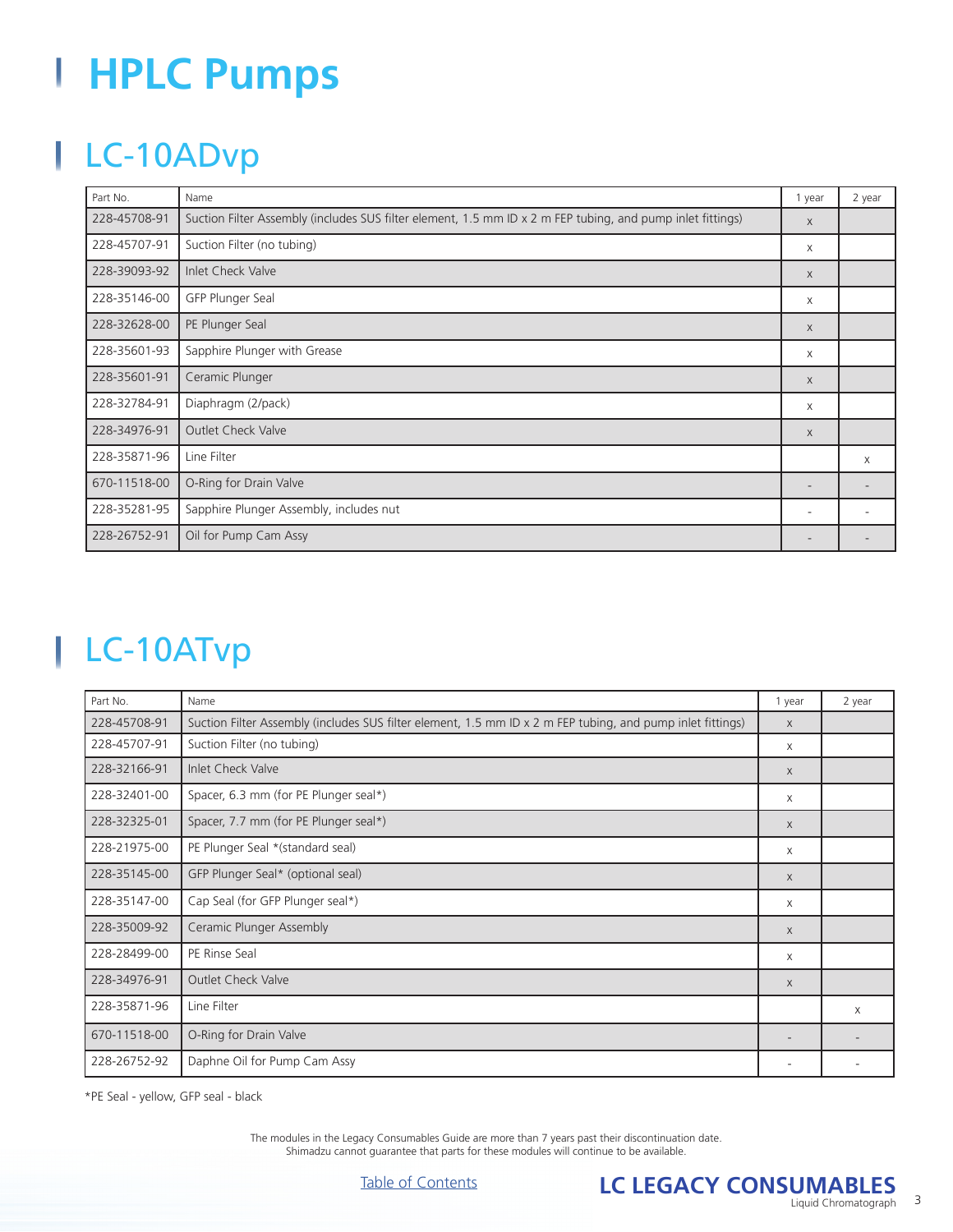# <span id="page-3-0"></span>LC-10Ai

| Part No.     | Name                                                                                                                      | 6 months | 1 year   |
|--------------|---------------------------------------------------------------------------------------------------------------------------|----------|----------|
| 228-39181-94 | Ceramic Suction Filter Assembly (includes ceramic filter element, 1.5 mm ID x 2 m FEP tubing, and pump inlet<br>fittings) |          | $\times$ |
| 228-25079-91 | Ceramic Suction Filter (Filter Only)                                                                                      |          | X        |
| 228-21975-00 | PE Plunger Seal                                                                                                           |          | $\times$ |
| 228-32401-00 | Spacer, 6.3 mm (replace with PE Plunger seal)                                                                             |          | X        |
| 228-32325-01 | Spacer, 7.7 mm (replace with for PE Plunger seal)                                                                         |          | $\times$ |
| 228-32654-91 | Sapphire Plunger Assembly                                                                                                 |          | X        |
| 228-28499-00 | PE Rinse Seal                                                                                                             |          | X        |
| 228-61830-41 | Inlet Check Valve                                                                                                         |          | X        |
| 228-32798-91 | <b>Outlet Check Valve</b>                                                                                                 |          | $\times$ |
| 228-48607-91 | PEEK Line Filter                                                                                                          | X        |          |
| 670-11518-00 | O-Ring for Drain Valve                                                                                                    |          |          |
| 228-26752-92 | Daphne Oil for Pump Cam Assy                                                                                              |          |          |

## LC-6AD

| Part No.     | Name                                                                                                       | 1 year       |
|--------------|------------------------------------------------------------------------------------------------------------|--------------|
| 228-45708-91 | Suction Filter Assembly (includes SUS filter element, 1.5 mm ID x 2 m FEP tubing, and pump inlet fittings) | $\chi$       |
| 228-45707-91 | Suction Filter (no tubing)                                                                                 | X            |
| 228-11999-00 | GFP Plunger Seal                                                                                           | X            |
| 228-20284-91 | Sapphire Plunger Assembly                                                                                  | $\times$     |
| 228-20282-00 | <b>GFP Rinse Seal</b>                                                                                      | $\mathsf{X}$ |
| 228-20283-91 | Inlet Check Valve                                                                                          | $\times$     |
| 228-09054-93 | <b>Outlet Check Valve</b>                                                                                  | $\times$     |
| 228-12642-93 | Line Filter Assembly                                                                                       | X            |
| 228-12564-00 | Line Filter Packing                                                                                        | X            |
| 228-26752-92 | Oil for Pump Cam Assy                                                                                      |              |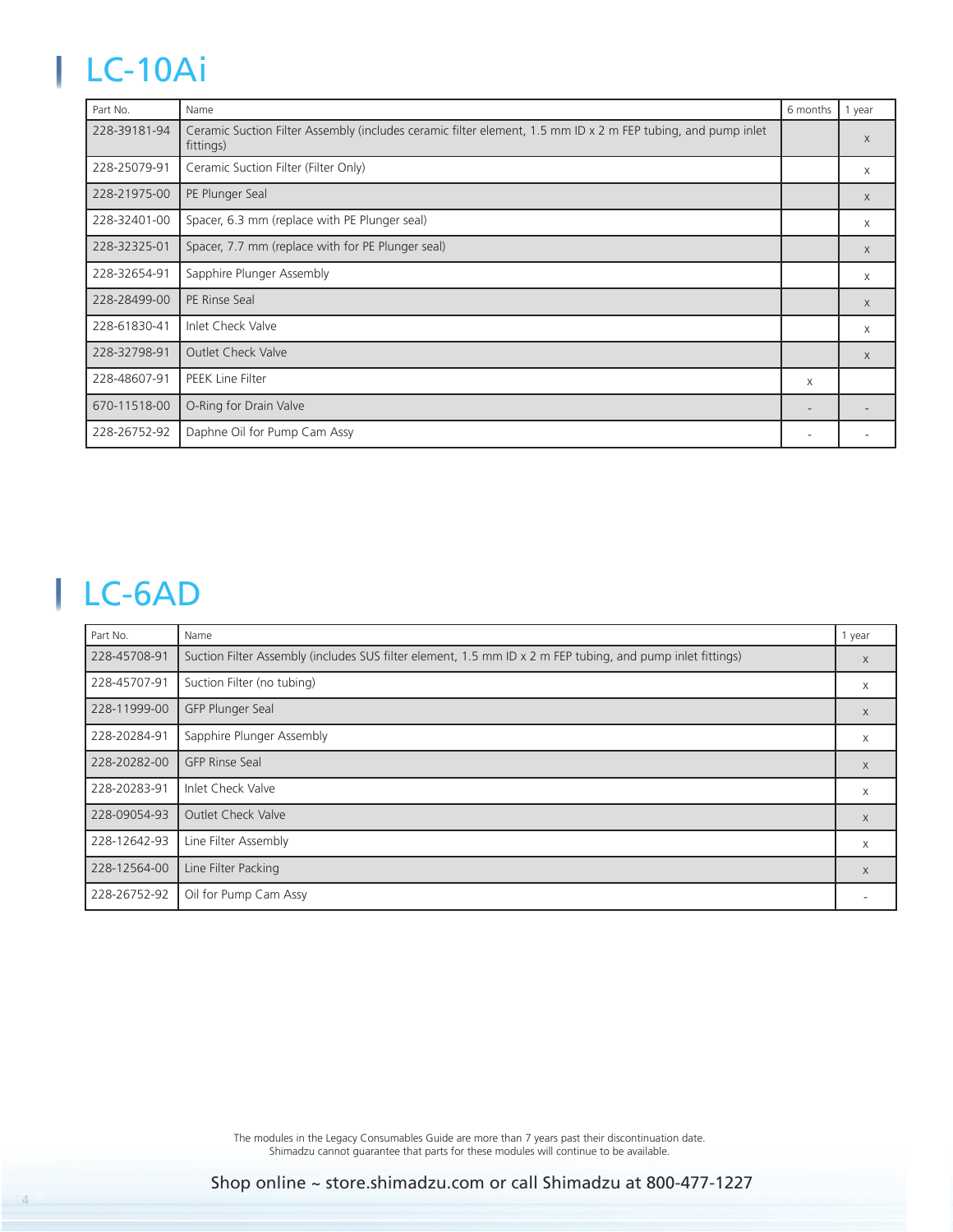# <span id="page-4-0"></span>LC-8A

| Part No.     | Name                                                                                                       | 1 year       | 2 years |
|--------------|------------------------------------------------------------------------------------------------------------|--------------|---------|
| 228-20031-00 | Suction Filter Assembly (includes SUS filter element, 1.5 mm ID x 2 m FEP tubing, and pump inlet fittings) | $\mathsf{X}$ |         |
| 228-17421-42 | Suction Filter (no tubing)                                                                                 | X            |         |
| 228-51266-00 | Plunger Seal                                                                                               | $\mathsf{X}$ |         |
| 228-51269-41 | Sapphire Plunger                                                                                           | X            |         |
| 228-51263-00 | Rinse Seal                                                                                                 | X            |         |
| 228-50950-41 | Inlet Check Valve                                                                                          | X            |         |
| 228-50955-41 | <b>Outlet Check Valve</b>                                                                                  | $\chi$       |         |
| 228-18405-91 | Line Filter                                                                                                |              | X       |
| 228-17526-91 | Drain Valve Assembly                                                                                       |              |         |
| 228-26752-92 | Oil for Pump Cam Assy                                                                                      |              |         |



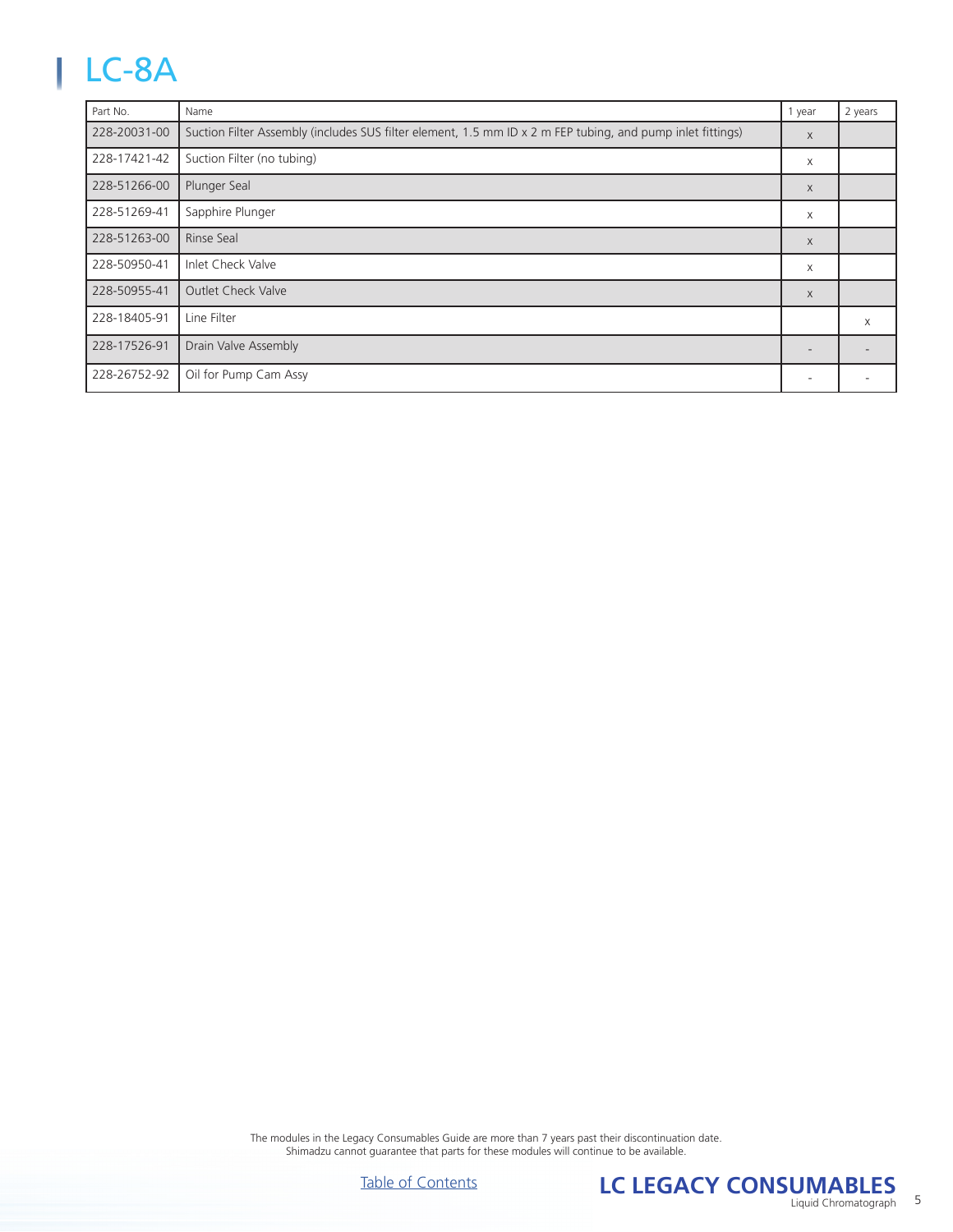# <span id="page-5-0"></span>**HPLC Autosamplers**

# SIL-10A / SIL-10AF

| Part No.     | Name                                                            | 1 year                   | 3 years                  | 6 years  |
|--------------|-----------------------------------------------------------------|--------------------------|--------------------------|----------|
| 228-23490-00 | Stator (3-way Valve)                                            |                          | $\mathsf{X}$             |          |
| 228-34417-04 | Rotor (3-way Valve)                                             | $\mathsf{X}$             |                          |          |
| 228-23810-00 | 500µL, 5mL Syringe Adapter                                      |                          |                          | $\chi$   |
| 228-25205-00 | 2.5mL Syringe Adapter (Optional)                                |                          |                          | $\times$ |
| 228-25237-04 | Syringe, 500 µL                                                 | $\chi$                   |                          |          |
| 228-25237-06 | Syringe, 2.5mL (Optional)                                       | X                        |                          |          |
| 228-25237-07 | Syringe, 5mL (Optional - 10AF)                                  | $\chi$                   |                          |          |
| 228-20243-93 | Needle Assembly                                                 |                          | $\times$                 |          |
| 228-21227-91 | Needle Seal, 3 pack                                             | $\chi$                   |                          |          |
| 228-21220-91 | Stator (6-port valve)                                           |                          |                          | $\times$ |
| 228-21217-91 | Rotor (6-port valve)                                            |                          | $\times$                 |          |
| 228-21038-91 | 50 µL Sample Lo op (6-port valve #2 and #6)                     |                          | $\mathsf{X}$             |          |
| 228-21515-92 | 500 µL Sample Loop (Optional)                                   |                          | $\times$                 |          |
| 228-39389-94 | 5mL Sample Loop (Optional - 10AF)                               |                          | $\times$                 |          |
| 228-15154-91 | Bypass Assembly, Tubing (6-port valve #4 and #5)                |                          | $\times$                 |          |
| 228-49500-70 | Tubing, SUS, 0.5 ID x 70mm, (6-port valve #3 to Injection Port) | $\overline{\phantom{0}}$ | $\overline{\phantom{a}}$ |          |
| 228-21290-91 | Rinse Port Septum (100/pack)                                    | $\chi$                   |                          |          |
| 228-20937-00 | Rinse Port Cap                                                  |                          |                          |          |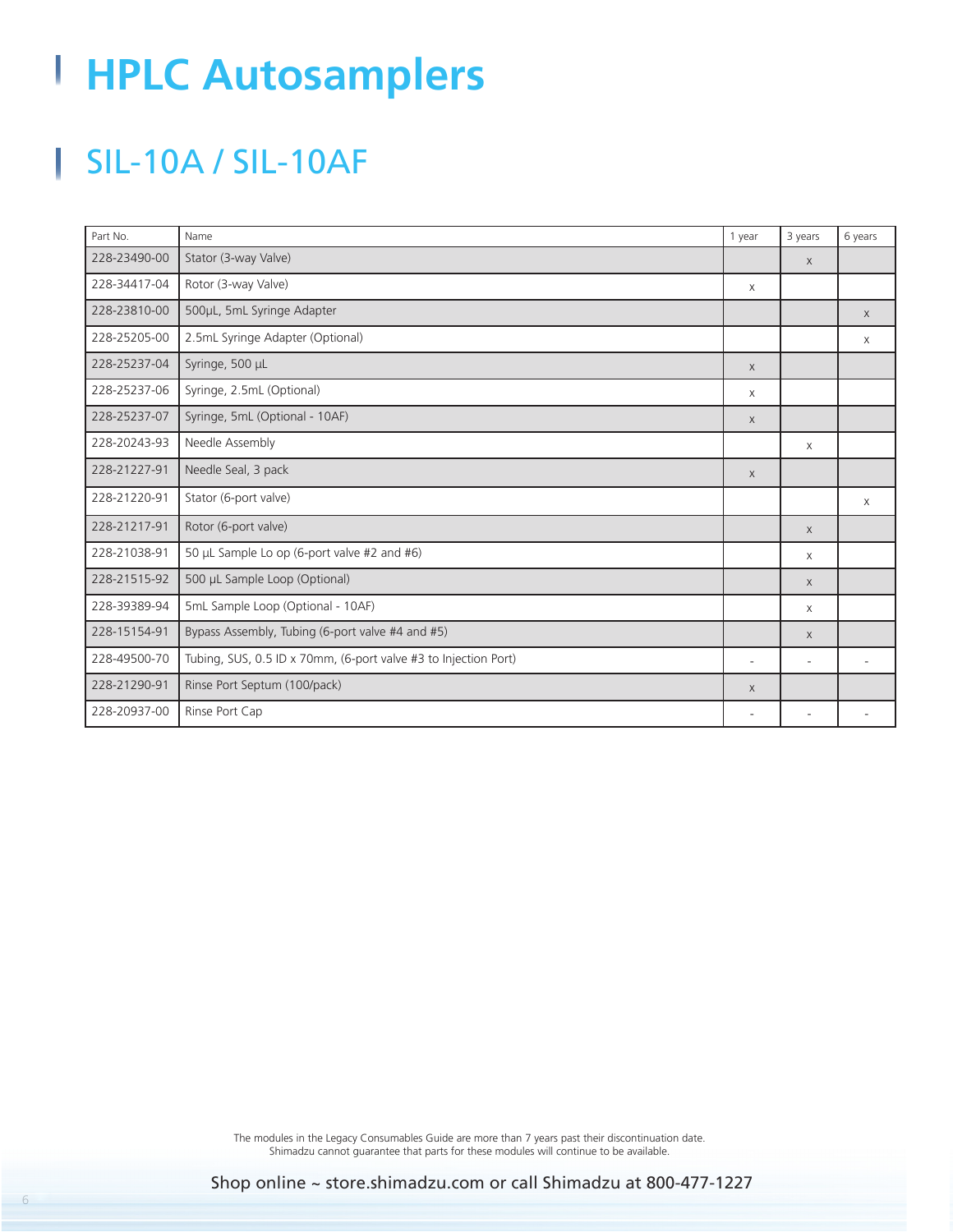## <span id="page-6-0"></span>SIL-10Ai

| Part No.     | Name                         | 1 year | 3 years | 6 years     |
|--------------|------------------------------|--------|---------|-------------|
| 228-23490-00 | Stator (3-way Valve)         |        | X       |             |
| 228-34417-04 | Rotor (3-way Valve)          | X      |         |             |
| 228-28616-00 | Syringe Adapter, PEEK        |        |         | $\mathsf X$ |
| 228-25237-04 | Syringe, 500 µL              | X      |         |             |
| 228-25237-06 | Syringe, 2.5mL (Optional)    | X      |         |             |
| 228-20243-93 | Needle Assembly              |        | X       |             |
| 228-21227-91 | Needle Seal, 3 pack          | X      |         |             |
| 228-32511-33 | Stator (6-port valve)        |        |         | X           |
| 228-21217-91 | Rotor (6-port valve)         |        | X       |             |
| 228-33231-91 | PEEK 50 µL Sample Loop       |        | X       |             |
| 228-21290-91 | Rinse Port Septum (100/pack) | X      |         |             |

### SIL-10AP

| Part No.     | Name                                                                                                           | 1 year       | 3 years                  | 6 years      |
|--------------|----------------------------------------------------------------------------------------------------------------|--------------|--------------------------|--------------|
| 228-25233-91 | Suction Filter Assembly (includes SUS filter element, 1.5 mm ID x 2 m FEP tubing and syringe unit<br>fittings) | X            |                          |              |
| 228-23490-00 | Stator (3-way valve)                                                                                           |              | $\times$                 |              |
| 228-34417-04 | Rotor (3-way valve)                                                                                            | X            |                          |              |
| 228-23810-00 | Syringe Adapter                                                                                                |              |                          | X            |
| 228-25237-07 | Syringe, 5 mL                                                                                                  | X            |                          |              |
| 228-20243-93 | Needle                                                                                                         |              | $\times$                 |              |
| 228-21220-92 | Stator Assembly (6-port valve)                                                                                 |              |                          | $\mathsf{X}$ |
| 228-21217-93 | Rotor (6-port valve)                                                                                           |              | $\times$                 |              |
| 228-39389-94 | 5 mL Loop                                                                                                      |              | $\chi$                   |              |
| 228-15154-91 | <b>Bypass Assembly</b>                                                                                         |              | $\times$                 |              |
| 228-21227-91 | Needle Seal, 3/pk                                                                                              | $\mathsf{X}$ |                          |              |
| 228-21290-91 | Rinse Port Septa (100/pack)                                                                                    | X            |                          |              |
| 228-20937-00 | Rinse Port Cap                                                                                                 | -            | $\overline{\phantom{a}}$ |              |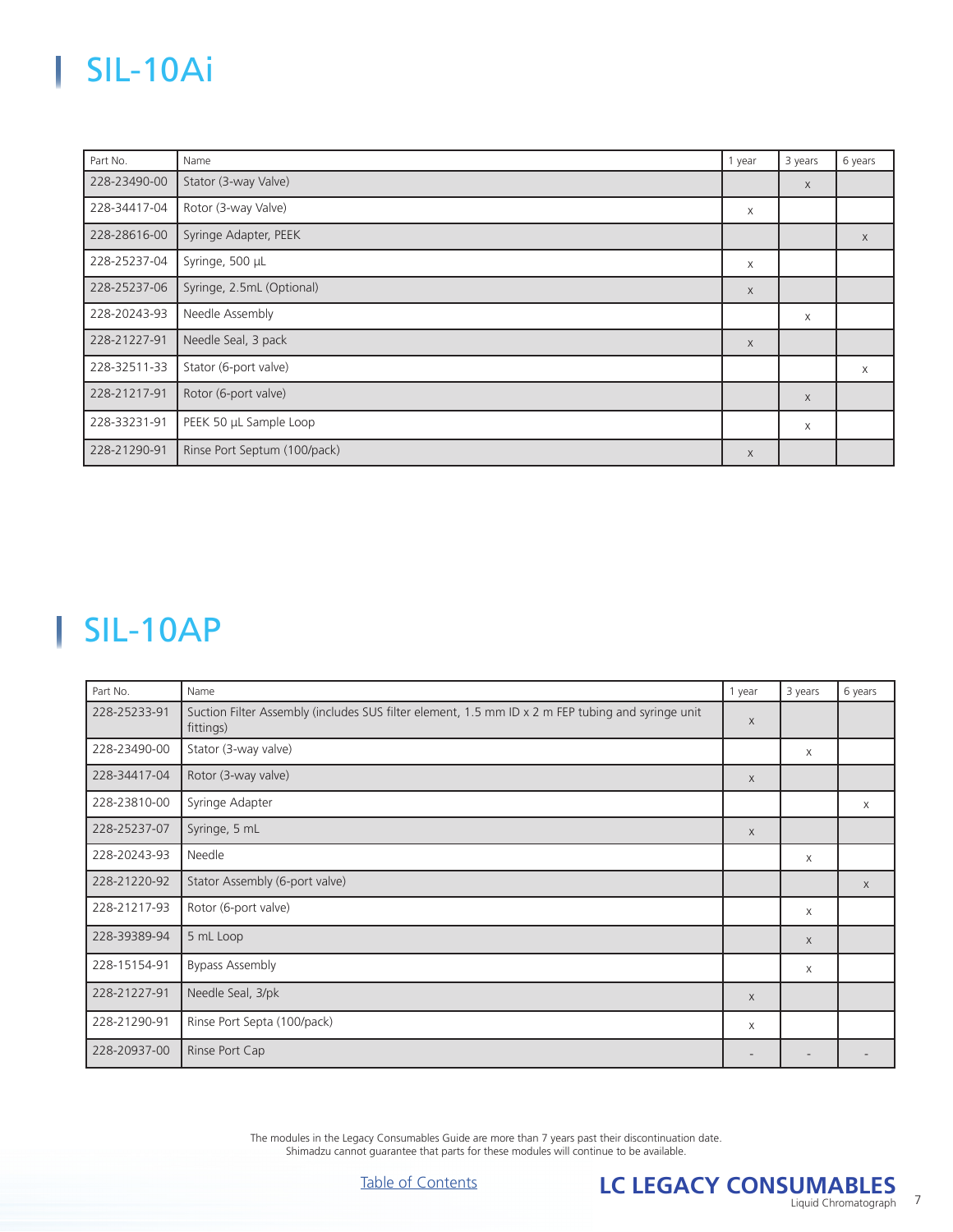# SIL-HTA / SIL-HTC

<span id="page-7-0"></span>I

| Part No.     | Name                           | 1 year                   | 2 years      | 3 years | 6 years      |
|--------------|--------------------------------|--------------------------|--------------|---------|--------------|
| 228-36917-01 | Low Pressure Valve Stator      |                          |              |         | $\mathsf{X}$ |
| 228-36923-00 | Low Pressure Valve Rotor       | X                        |              |         |              |
| 228-35010-91 | Metering Pump Plunger Assembly |                          | $\mathsf{X}$ |         |              |
| 228-35145-00 | Metering Pump Seal             |                          | X            |         |              |
| 228-41024-92 | Needle                         |                          | $\mathsf X$  |         |              |
| 228-33355-01 | Needle Seal                    |                          | X            |         |              |
| 228-41185-92 | High Pressure Valve Stator     |                          |              |         | X            |
| 228-41310-92 | High Pressure Valve Rotor      |                          |              | X       |              |
| 228-41370-91 | 100 µL Sample Loop             |                          | $\chi$       |         |              |
| 228-37548-96 | 500 µL Sample Loop (optional)  |                          | X            |         |              |
| 228-37548-93 | 2mL Sample Loop (optional)     |                          | $\chi$       |         |              |
| 228-36215-91 | Rinse Port Septa (10/pack)     | Χ                        |              |         |              |
| 228-36224-00 | Rinse Port Cap                 | $\overline{\phantom{a}}$ |              |         |              |

### SIL-10ADvp

| Part No.     | Name                                         | 1 year                   | 2 years | 3 years  | 6 years  |
|--------------|----------------------------------------------|--------------------------|---------|----------|----------|
| 228-36730-91 | Stator Assembly (6-position valve)*          |                          |         |          | $\times$ |
| 228-36457-00 | Rotor (6-position valve)*                    |                          |         |          | X        |
| 228-35145-00 | Metering Pump Seal                           |                          | X       |          |          |
| 228-35010-91 | Metering Pump Plunger Assembly               | X                        |         |          |          |
| 228-33518-94 | Needle - for PEEK or Vespel Seal             |                          |         | $\times$ |          |
| 228-33355-04 | Needle Seal - Vespel                         | X                        |         |          |          |
| 228-33355-01 | Needle Seal - PEEK                           | X                        |         |          |          |
| 228-21220-94 | Stator (6-port valve)                        |                          |         |          | $\times$ |
| 228-21217-97 | Rotor (6-port valve)                         |                          |         | $\times$ |          |
| 228-39436-91 | 50 µL Loop (6-port valve #1 to Needle block) |                          |         | $\times$ |          |
| 228-39751-91 | 500 µL Sample Loop (optional)                |                          |         |          |          |
| 228-36215-91 | Rinse Port Septa (10/pack)                   | X                        |         |          |          |
| 228-36224-00 | Rinse Port Cap                               | $\overline{\phantom{a}}$ |         |          |          |
| 228-36215-91 | Rinse Port Septa (10/pack)                   | Χ                        |         |          |          |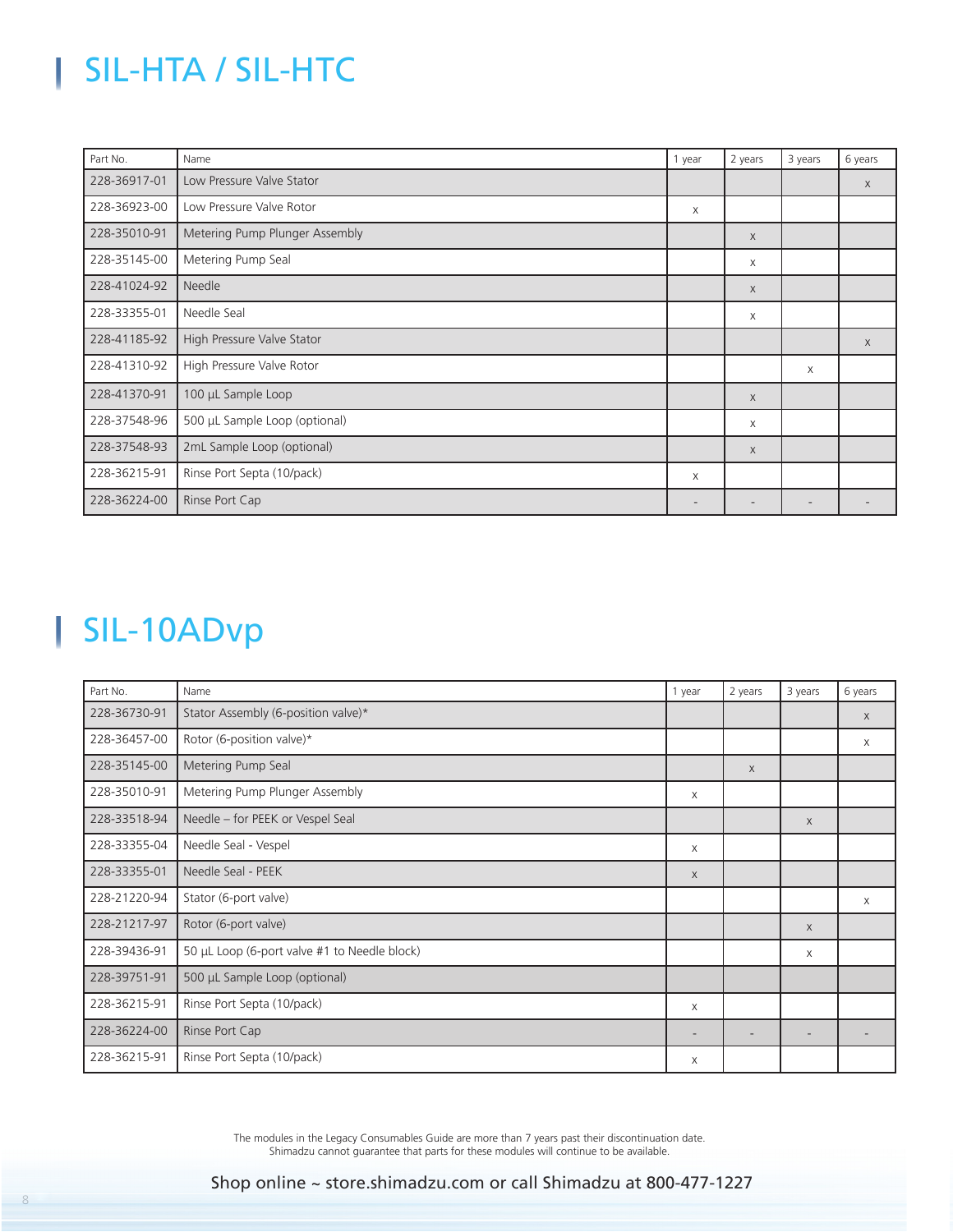# <span id="page-8-0"></span>**HPLC Detectors**

#### i. **UV / UV-Vis Detectors**

#### ļ SPD-10Avp / SPD-10AVvp SPD-10A / SPD-10AV

| Part No.     | Name                         | 1 year            | 2 years |
|--------------|------------------------------|-------------------|---------|
| 228-34016-02 | Deuterium Lamp               |                   |         |
| 670-14602-00 | Tungsten Lamp (AV Only)      |                   | х       |
| 228-18058-00 | Flow Cell Window             | X                 |         |
| 228-14572-00 | Flow Cell Lens               | $\checkmark$<br>A |         |
| 228-35097-95 | Flow Cell Gaskets, 2/pack    | X                 |         |
| 228-23415-01 | Flow Cell Gasket (10A, 10AV) | X                 |         |

**Inspection/Maintenance Schedule**



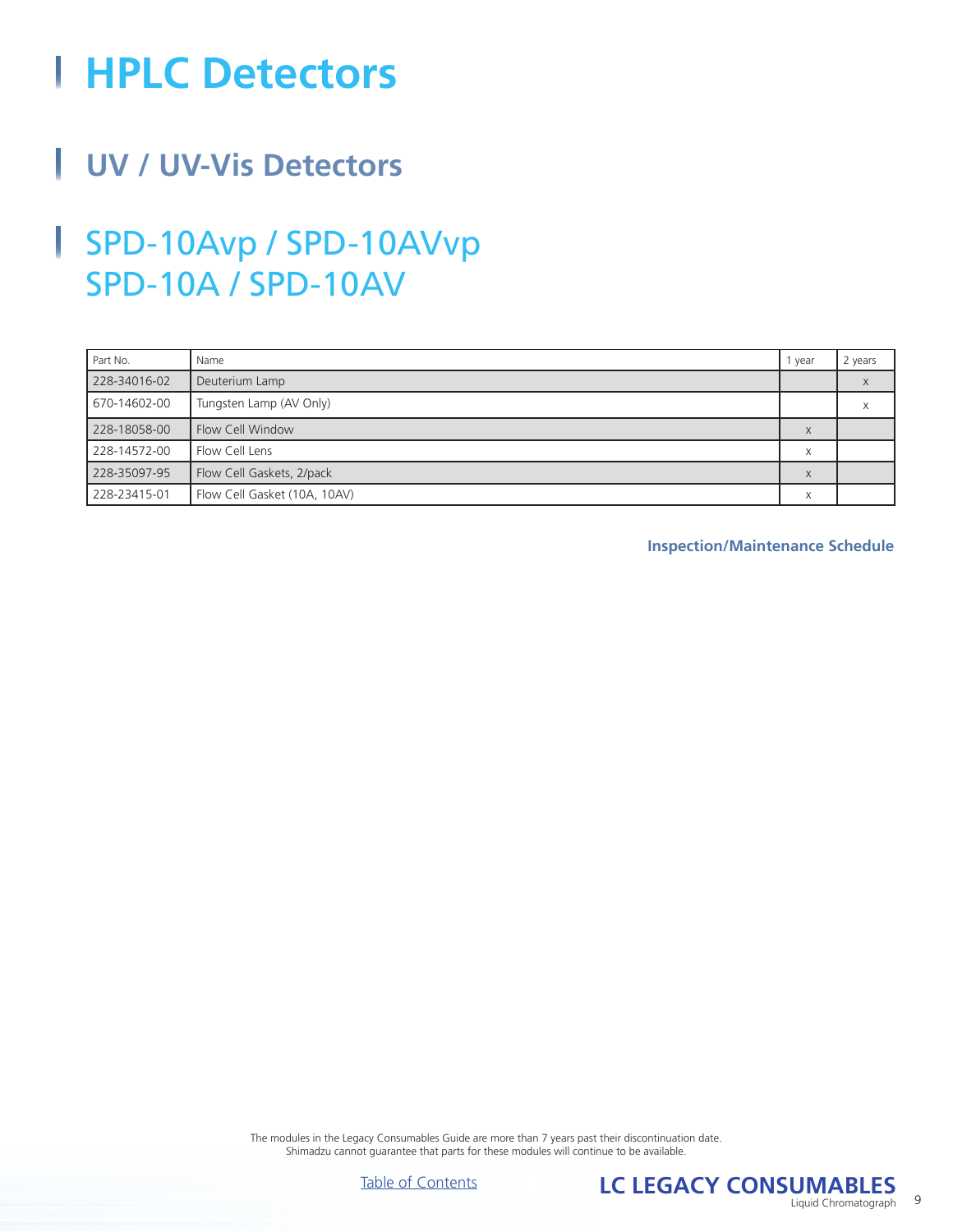#### <span id="page-9-0"></span>**Photodiode Array Detectors** ı

## SPD-M10Avp

| Part No.     | Name                      | year                | 2 years |
|--------------|---------------------------|---------------------|---------|
| 228-34016-00 | Deuterium Lamp            |                     |         |
| 228-34410-41 | Tungsten Lamp             |                     |         |
| 228-18058-00 | Flow Cell Window          | $\vee$<br>$\Lambda$ |         |
| 228-14572-00 | Flow Cell Lens            | $\checkmark$<br>∧   |         |
| 228-23415-01 | Flow Cell Gasket (M10Avp) | X                   |         |

### **Fluorescence Detectors**

### RF-10AXL

| Part No.     | Name                             | year | ' years |
|--------------|----------------------------------|------|---------|
| 228-34216-00 | Xenon Lamp (10 Series) 500 hours |      |         |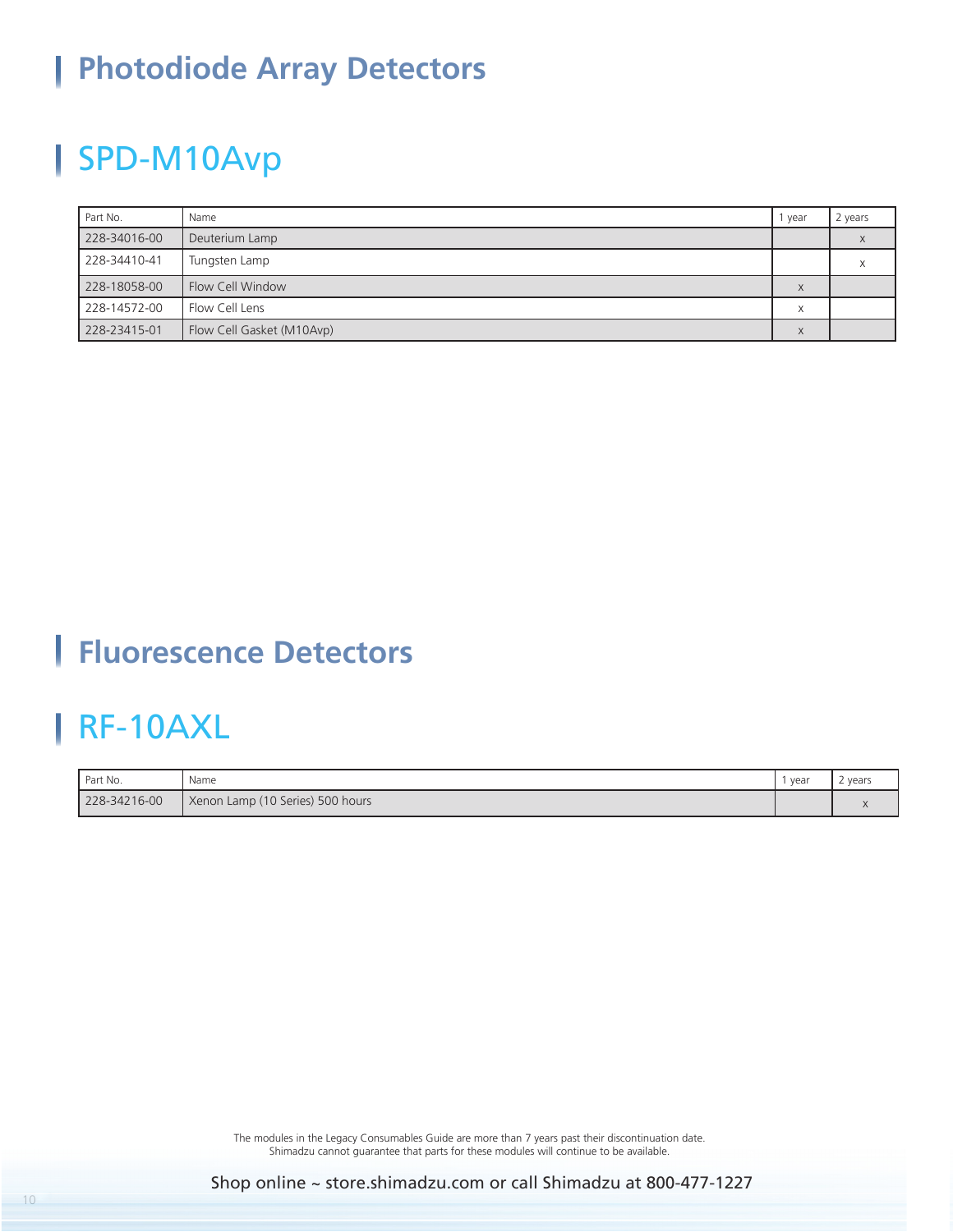# <span id="page-10-0"></span>**HPLC Integrated Systems**

## LC-2010A/C / LC-2010A/C HT

| Part No.     | Name                                                                                                                                                                  | 1 year       | 2 years  | 6 years |
|--------------|-----------------------------------------------------------------------------------------------------------------------------------------------------------------------|--------------|----------|---------|
| 228-39962-91 | Suction Filter Assembly with 'A' Label (includes SUS filter element, 1.5 mm ID x 2 m FEP tubing,<br>degasser bushing and ferrule and 2-piece mobile phase bottle cap) | $\mathsf{X}$ |          |         |
| 228-39962-92 | Suction Filter Assembly with 'B' Label (includes SUS filter element, 1.5 mm ID x 2 m FEP tubing,<br>degasser bushing and ferrule and 2-piece mobile phase bottle cap) | X            |          |         |
| 228-39962-93 | Suction Filter Assembly with 'C' Label (includes SUS filter element, 1.5 mm ID x 2 m FEP tubing,<br>degasser bushing and ferrule and 2-piece mobile phase bottle cap) | $\times$     |          |         |
| 228-39962-94 | Suction Filter Assembly with 'D' Label (includes SUS filter element, 1.5 mm ID x 2 m FEP tubing,<br>degasser bushing and ferrule and 2-piece mobile phase bottle cap) | X            |          |         |
| 228-39962-95 | Suction Filter Assembly with 'R' Label (includes SUS filter element, 1.5 mm ID x 2 m FEP tubing,<br>degasser bushing and ferrule and 2-piece mobile phase bottle cap) | X            |          |         |
| 228-37149-92 | Inlet Check Valve DIV Cartridge                                                                                                                                       | X            |          |         |
| 228-35146-00 | GFP Plunger Seal                                                                                                                                                      | X            |          |         |
| 228-35601-93 | Sapphire Plunger                                                                                                                                                      | X            |          |         |
| 228-32784-91 | Diaphragm (2/pack)                                                                                                                                                    | X            |          |         |
| 228-37147-93 | Outlet Check Valve                                                                                                                                                    | X            |          |         |
| 228-35871-96 | Line Filter                                                                                                                                                           | X            |          |         |
| 228-36917-01 | Low Pressure Valve Stator                                                                                                                                             |              |          | X       |
| 228-36923-00 | Low Pressure Valve Rotor                                                                                                                                              | $\mathsf X$  |          |         |
| 228-35145-00 | Metering Pump Seal                                                                                                                                                    |              | X        |         |
| 228-35010-91 | Metering Pump Plunger Assembly                                                                                                                                        |              | X        |         |
| 228-41024-92 | Needle                                                                                                                                                                |              | X        |         |
| 228-33355-04 | Vespel Needle Seal (A/C only)                                                                                                                                         |              | X        |         |
| 228-41540-01 | PEEK Needle Seal (HT only)                                                                                                                                            |              | X        |         |
| 228-40254-91 | High Pressure Valve Stator (A/C only)                                                                                                                                 |              |          | X       |
| 228-41185-92 | High Pressure Valve Stator (HT only)                                                                                                                                  |              |          | X       |
| 228-38556-01 | High Pressure Valve Rotor (A/C only)                                                                                                                                  | X            |          |         |
| 228-41310-91 | High Pressure Valve Rotor (HT only)                                                                                                                                   | X            |          |         |
| 228-41370-91 | 100 µL Loop                                                                                                                                                           |              | X        |         |
| 228-36215-91 | Rinse Port Septum (10/pack, A/C only)                                                                                                                                 | Χ            |          |         |
| 228-36224-00 | Rinse Port Cap                                                                                                                                                        |              |          |         |
| 228-37401-00 | Deuterium Lamp                                                                                                                                                        | X            |          |         |
| 228-14572-00 | Flow Cell Lens                                                                                                                                                        |              | $\times$ |         |
| 228-35097-95 | Flow Cell Gaskets (2/pack)                                                                                                                                            | X            |          |         |
| 228-35281-95 | Sapphire Plunger Unit                                                                                                                                                 | $\mathsf{X}$ |          |         |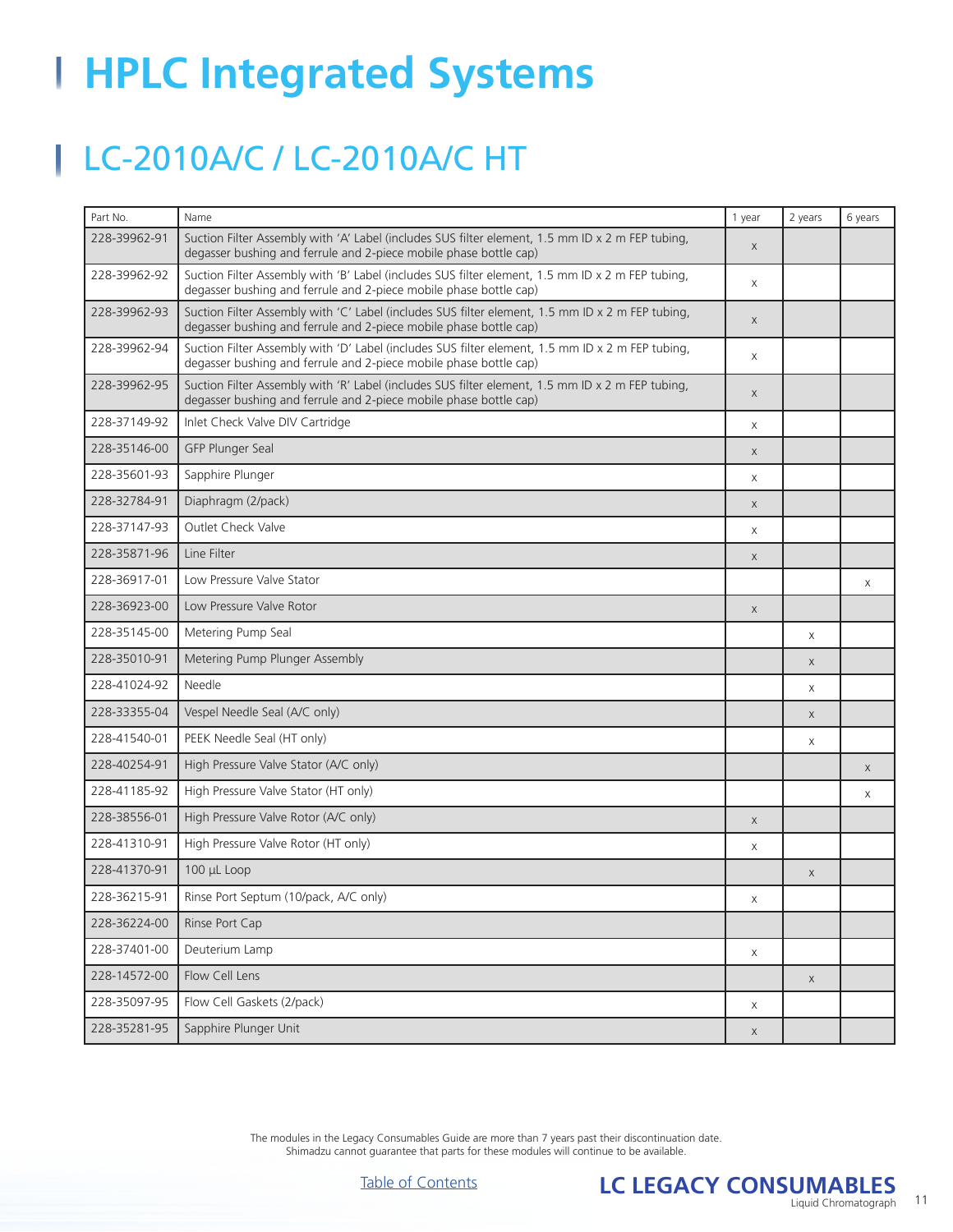# <span id="page-11-0"></span>**Accessories and Supplies**

# **Tubing**

l.

| Part No.     | Name                                                 | Item Notes                                                                                                                                                                          |
|--------------|------------------------------------------------------|-------------------------------------------------------------------------------------------------------------------------------------------------------------------------------------|
| 228-35464-00 | 3.0 mm FEP Tubing, 2m                                | For plumbing DGU to VP and 20/30 series pumps; requires 228-46472-<br>00 nut and 228-46471-00 ferrule on DGU end; requires 228-39084-00<br>nut and 228-12493-00 ferrule on pump end |
| 220-91246-00 | Natural PEEK Tubing 0.0025" (0.065mm) i.d., 5 ft     | Requires 228-18565-84 PEEK fingertight fitting                                                                                                                                      |
| 228-33833-91 | Red PEEK Tubing 0.005" (0.13mm) i.d., 5ft            | Requires 228-18565-84 PEEK fingertight fitting                                                                                                                                      |
| 220-91469-02 | Yellow PEEK Tubing 0.007" (0.17 mm) i.d., 5 ft       | Requires 228-18565-84 PEEK fingertight fitting                                                                                                                                      |
| 228-33833-92 | Blue PEEK Tubing 0.01" (0.25mm) i.d., 5ft            | Requires 228-18565-84 PEEK fingertight fitting                                                                                                                                      |
| 228-33833-93 | Orange PEEK Tubing, 0.020" (0.50 mm) i.d., 5 ft      | Requires 228-18565-84 PEEK fingertight fitting                                                                                                                                      |
| 220-91469-00 | Green PEEK Tubing, 0.030" (0.8mm) i.d., 5ft          | Requires 228-18565-84 PEEK fingertight fitting                                                                                                                                      |
| 220-91428-00 | PEEK Tubing and Fittings Kit                         | Includes 2 rolls of red and blue tubing, short and long fittings, cutter,<br>unions, spare DGU-20 nuts and ferrules.                                                                |
| 228-36998-91 | Micro Stainless Steel Tubing, 1.6mm OD x 0.1mm x 2m  | Requires 228-16001-00 SS nut and 228-16000-84 SS ferrule                                                                                                                            |
| 228-36993-96 | Std Stainless Steel Tubing, 1.6mm OD x 0.3mm x 2m    | Requires 228-16001-00 SS nut and 228-16000-84 SS ferrule                                                                                                                            |
| 228-36993-99 | Prep Stainless Steel Tubing, 1.6mm OD x 0.8mm x 2m   | Requires 228-16001-00 SS nut and 228-16000-84 SS ferrule                                                                                                                            |
| 228-36995-94 | Stainless Steel Tubing, 1.6mm OD x 0.5mm x 2m        | Requires 228-16001-00 SS nut and 228-16000-84 SS ferrule                                                                                                                            |
| 220-91563-00 | Stainless Steel Tubing, 1/16" OD x 0.125mm ID x 5cm  |                                                                                                                                                                                     |
| 220-91563-01 | Stainless Steel Tubing, 1/16" OD x 0.125mm ID x 10cm |                                                                                                                                                                                     |
| 220-91563-02 | Stainless Steel Tubing, 1/16" OD x 0.125mm ID x 20cm |                                                                                                                                                                                     |
| 220-91563-03 | Stainless Steel Tubing, 1/16" OD x 0.125mm ID x 30cm |                                                                                                                                                                                     |
| 228-25495-91 | Pump Drain Valve Tubing, 10A/10Avp                   | Requires 228-18565-84 PEEK fingertight fitting                                                                                                                                      |
| 228-25495-93 | Pump Drain Valve Tubing, 20A/30A                     | Requires 228-35403-00 narrow head PEEK fingertight fitting                                                                                                                          |
| 228-18495-06 | SPD Outlet Tubing, 0.3mm i.d., 2m                    | Requires 228-18565-84 PEEK fingertight fitting                                                                                                                                      |

### Mobile Phase Bottles and Caps

| Part No.     | Name                           | Item Notes                                                                                                               |
|--------------|--------------------------------|--------------------------------------------------------------------------------------------------------------------------|
| 220-91411-00 | 1L Bottle Cap                  | For standard 1L Pyrex or Schott type bottles with GL-45 threads;<br>includes 1 solid plug and 1 filter plug with SS frit |
| 220-91413-01 | 1L Bottle/Cap Pkg, Set of 5    | Set of 5-1L Solvent Bottles with 3-hole caps                                                                             |
| 220-91413-02 | 1L Bottle/Cap/Res Tray Package | Set of 5-1L Solvent Bottles with 3-hole caps, including Prominence LC-<br>20 Reservoir Tray                              |
| 220-91412-00 | 4L Bottle Cap                  | For standard 4L VWR or Fisher Bottles with GL-38 threads. Includes 1<br>solid plug and 1 filter plug with SS frit.       |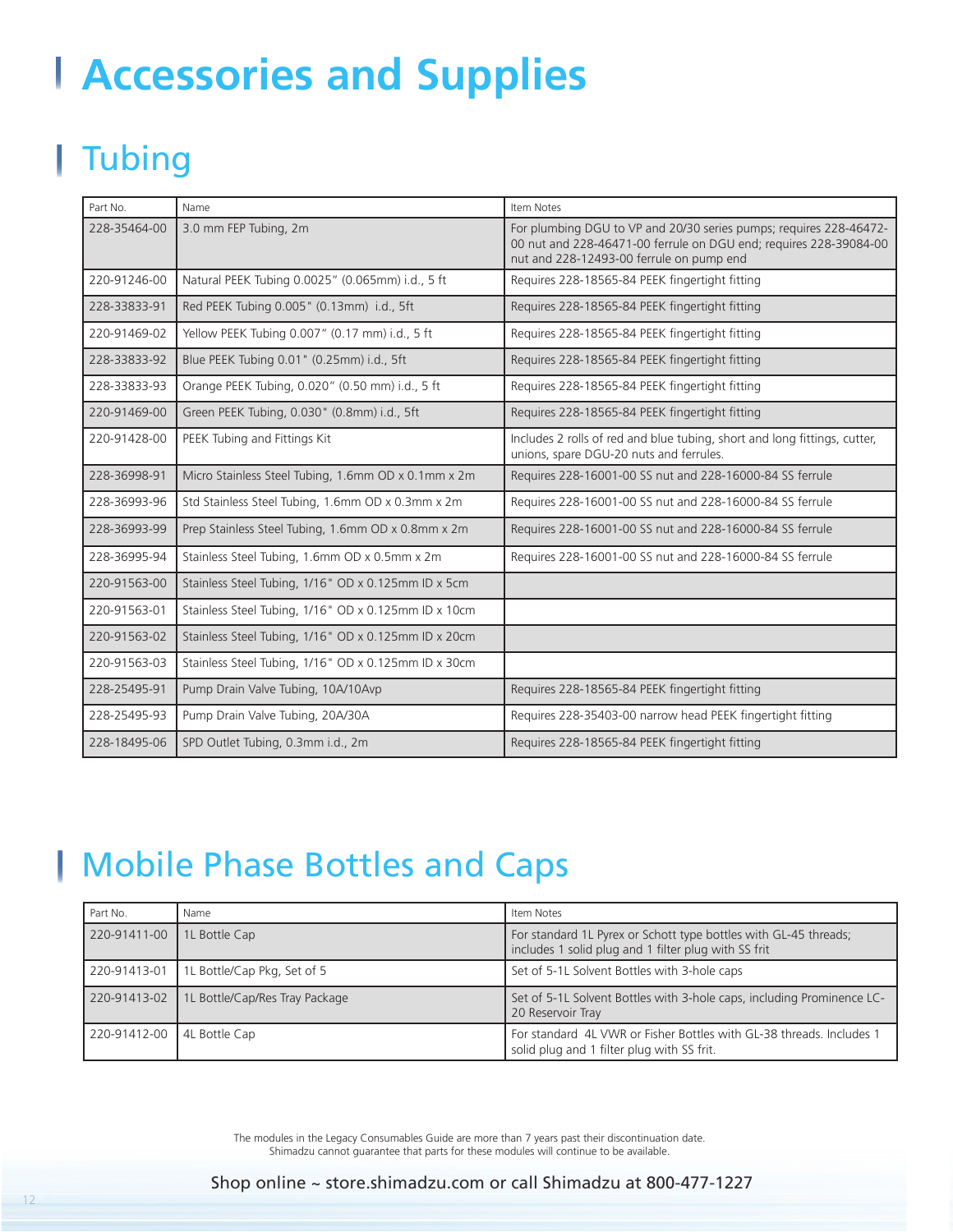## Hardware, Fittings and Connectors

<span id="page-12-0"></span>I

| Part No.     | Name                                                                                                                                                                                                              | Item Notes                                                                                                                           |
|--------------|-------------------------------------------------------------------------------------------------------------------------------------------------------------------------------------------------------------------|--------------------------------------------------------------------------------------------------------------------------------------|
| 228-46471-00 | DGU-20A3/A5 Ferrule, 10/pack                                                                                                                                                                                      |                                                                                                                                      |
| 228-46472-00 | DGU-20A3/A5 Flangeless Nut, 10/pack                                                                                                                                                                               |                                                                                                                                      |
| 228-18555-00 | Clear Nut for DGU-14/FCV-11AL                                                                                                                                                                                     |                                                                                                                                      |
| 228-23119-00 | Plug for DGU-14/FCV-11AL                                                                                                                                                                                          |                                                                                                                                      |
| 228-39084-00 | Brown Nut for Pump Inlet Tubing                                                                                                                                                                                   |                                                                                                                                      |
| 228-12493-00 | White Ferrule for Pump Inlet Tubing                                                                                                                                                                               |                                                                                                                                      |
| 228-18565-84 | One-piece Fingertights, 5/pack                                                                                                                                                                                    |                                                                                                                                      |
| 220-91469-01 | Long PEEK Fingertights, 10/pack                                                                                                                                                                                   |                                                                                                                                      |
| 220-90278-00 | Rheodyne Standard Nut                                                                                                                                                                                             | For FCV-14AH or FCV-20AH6 only                                                                                                       |
| 220-90278-01 | Rheodyne Long Nut                                                                                                                                                                                                 | For FCV-14AH or FCV-20AH6 only                                                                                                       |
| 220-90278-02 | Rheodyne Extra Long Nut                                                                                                                                                                                           | For center port of FCV-14AH or FCV-20AH6                                                                                             |
| 220-90279-00 | Rheodyne Ferrule                                                                                                                                                                                                  | For FCV-14AH or FCV-20AH6 only                                                                                                       |
| 228-32651-41 | Two-piece Rhe-flex Fingertights, 10/pack                                                                                                                                                                          |                                                                                                                                      |
| 220-91522-03 | Nexera Long 1-Piece High Pressure Fitting                                                                                                                                                                         | Must be used with Idex high pressure valves                                                                                          |
| 220-91522-04 | Nexera 1-Piece Fingertight Fitting                                                                                                                                                                                | Not for 15/18K Valves                                                                                                                |
| 220-91522-05 | Nexera Short 1-Piece High Pressure Fitting                                                                                                                                                                        | Not for 15/18K Valves                                                                                                                |
| 220-91522-07 | Nexera 1-piece High Pressure PEEK Fitting                                                                                                                                                                         | For pressures up to 12K psi                                                                                                          |
| 228-54455-01 | High Pressure PEEK Nut, 10/pack                                                                                                                                                                                   | For pressures up to 16.5K psi                                                                                                        |
| 228-54455-03 | High Pressure PEEK Ferrule, 10/pack                                                                                                                                                                               | For pressures up to 16.5K psi                                                                                                        |
| 228-35403-00 | Narrow Head Fingertight Fitting for LC-20/30 Drain Line                                                                                                                                                           |                                                                                                                                      |
| 228-46363-00 | Red Nut for SPD-20A/SPD-M20A Flow Cell Inlet                                                                                                                                                                      | For 1/32" tubing                                                                                                                     |
| 228-25013-00 | PEEK Tee for 1/16" Tubing                                                                                                                                                                                         | Requires 228-18565-84 PEEK fingertight fitting                                                                                       |
| 228-00126-00 | Stainless Steel Male Tee                                                                                                                                                                                          | For 8A fittings kit                                                                                                                  |
| 228-16008-03 | Stainless Steel Female Tee                                                                                                                                                                                        | Requires 228-18565-84 PEEK fingertight fitting, 228-16001-00 SS<br>nut, and 228-16000-84 SS ferrule                                  |
| 228-25014-00 | PEEK Union for 1/16" Tubing                                                                                                                                                                                       | Requires 228-18565-84 PEEK fingertight fitting                                                                                       |
| 228-16004-01 | Stainless Steel Union, Prep                                                                                                                                                                                       |                                                                                                                                      |
| 228-16004-13 | Stainless Steel Union, Analytical                                                                                                                                                                                 |                                                                                                                                      |
| 220-91557-00 | Nexera High Pressure Union                                                                                                                                                                                        | Includes fittings                                                                                                                    |
| 228-40998-10 | Stainless Steel Reducing Union for SPD-20A/M20A Inlet                                                                                                                                                             | For 1/16" tubing; requires 228-18565-84 PEEK fingertight fitting for<br>1/16" tubing; requires 228-46363-00 red nut for 1/32" tubing |
| 228-18684-00 | Union for 3mm Tubing                                                                                                                                                                                              | Requires 228-18555-00 nut, 228-39084-00 nut, and 228-12493-00<br>ferrule                                                             |
| 228-28162-00 | T-Type, Connector                                                                                                                                                                                                 |                                                                                                                                      |
| 228-28163-00 | Straight Tubing Connector                                                                                                                                                                                         |                                                                                                                                      |
| 228-28090-00 | PEEK Plug for Column Ends                                                                                                                                                                                         |                                                                                                                                      |
| 228-16006-00 | Stainless Steel Plug for Mixer or Valco Manifold Ports                                                                                                                                                            |                                                                                                                                      |
| 228-16001-00 | Standard Stainless Steel Male Nut, EA                                                                                                                                                                             |                                                                                                                                      |
| 228-16001-03 | Long Head Stainless Steel Nut for SIL-10ADvp                                                                                                                                                                      |                                                                                                                                      |
| 228-16002-00 | Stainless Steel Female (cap) Nut                                                                                                                                                                                  | Requires 228-16000-17 SS ferrule                                                                                                     |
| 228-16000-17 | The modules in the Legacy Consumables Guide are more than 7 years past their discontinuation date.<br>Stainless Steel Ferrush hadded cannot guarantee that parts for these modules will continue to be available. |                                                                                                                                      |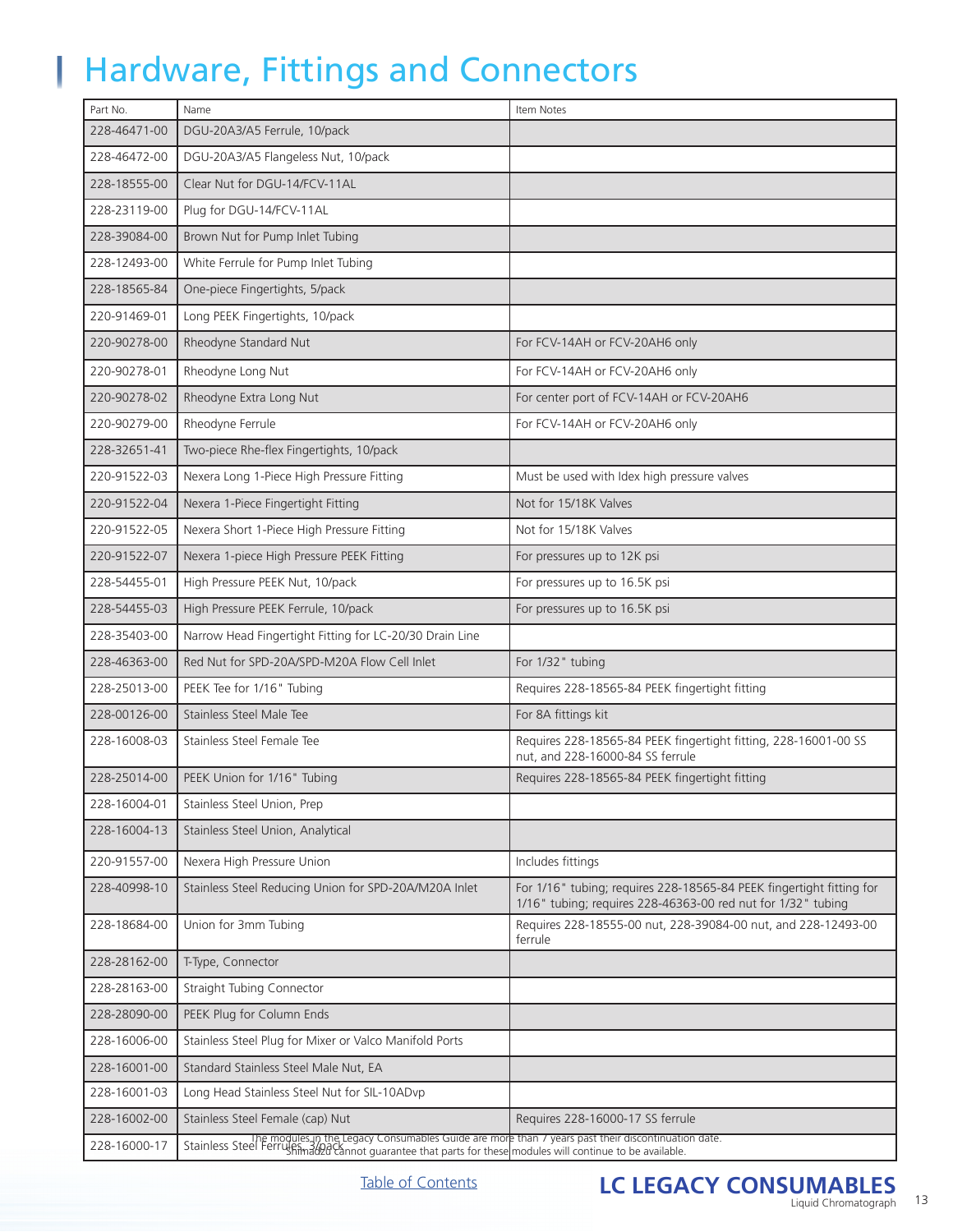# <span id="page-13-0"></span>Tools

| Part No.     | Name                                | Item Notes                                                        |
|--------------|-------------------------------------|-------------------------------------------------------------------|
| 086-03047-01 | 8x6 mm Wrench                       |                                                                   |
| 086-03006-00 | 8x10 mm Wrench                      |                                                                   |
| 086-03017-00 | 13x17 mm Wrench                     |                                                                   |
| 086-03804-00 | 3 mm Wrench                         |                                                                   |
| 086-03805-00 | 4 mm Wrench                         |                                                                   |
| 228-34672-02 | Plunger Removal Tool                | For SIL-HT, VP and 20 Series Autosamplers, VP and 20AT Pumps      |
| 228-28767-91 | Plunger Removal Tool                | For 10AD, 20 and 30 Series Pumps                                  |
| 228-50570-00 | Needle Seal Removal Tool            | For HT, XR and 30 Series Autosamplers                             |
| 228-25142-01 | Seal Installer/Removal Tool         | For 6AD, 10 Series, 10 ATvp Pumps and Autosampler Metering Pump   |
| 228-18886-01 | Seal Installer/Removal Tool         | For 20AD and 10ADvp Pumps                                         |
| 228-62458-41 | Seal Installer/Removal Tool         | For 30AD Pumps                                                    |
| 220-97840-00 | Peak Loupe 15X Magnifier            | For 30AD Pumps                                                    |
| 228-54852-00 | Diaphragm Jig for LC-30AD Pump      |                                                                   |
| 046-00038-01 | 20 mL Syringe                       |                                                                   |
| 228-57515-01 | Syringe Needle, Lock Type           |                                                                   |
| 228-18216-91 | Plastic Luer-lock Needle            | For pump priming through drain line                               |
| 228-15672-91 | Metal Needle with Nut and Ferrule   | For priming check valves                                          |
| 228-32930-01 | PEEK Tubing Cutter                  | Inlcudes 5/pk of replacement blades                               |
| 228-32930-02 | Spare PEEK Tubing Cutter Blades     |                                                                   |
| 220-97821-00 | SUS Tubing Cutter and Deburring Kit | Includes tubing holder, file and deburring tool (not recommended) |

## Waste Cans and Accessories

| Part No.     | Name                                           | Item Notes                                                                                                       |
|--------------|------------------------------------------------|------------------------------------------------------------------------------------------------------------------|
| 220-91440-00 | 2 Gallon Waste Can with Polypropylene Fittings | For reverse phase solvents; comes with manifold, filter adapter, vapor<br>filter, SPD and SIL fittings and plugs |
| 220-91442-00 | 2 Gallon Waste Can with SUS Fittings           | For normal phase solvents; comes with manifold, filter adapter, vapor<br>filter, SPD and SIL fittings and plugs  |
| 220-91441-00 | 5 Gallon Waste Can with Polypropylene Fittings | For reverse phase solvents; comes with manifold, filter adapter, vapor<br>filter, SPD and SIL fittings and plugs |
| 220-91443-00 | 5 Gallon Waste Can with SUS Fittings           | For normal phase solvents; comes with manifold, filter adapter, vapor<br>filter, SPD and SIL fittings and plugs  |
| 220-91447-00 | Vapor Filters, 5/pack                          |                                                                                                                  |
| 220-91446-00 | FRC Waste Fitting                              |                                                                                                                  |
| 220-91444-00 | SPD Waste Fitting                              | For connecting multiple systems to 1 can                                                                         |
| 220-91445-00 | SIL/ELSD Waste Fitting                         | For connecting multiple systems to 1 can                                                                         |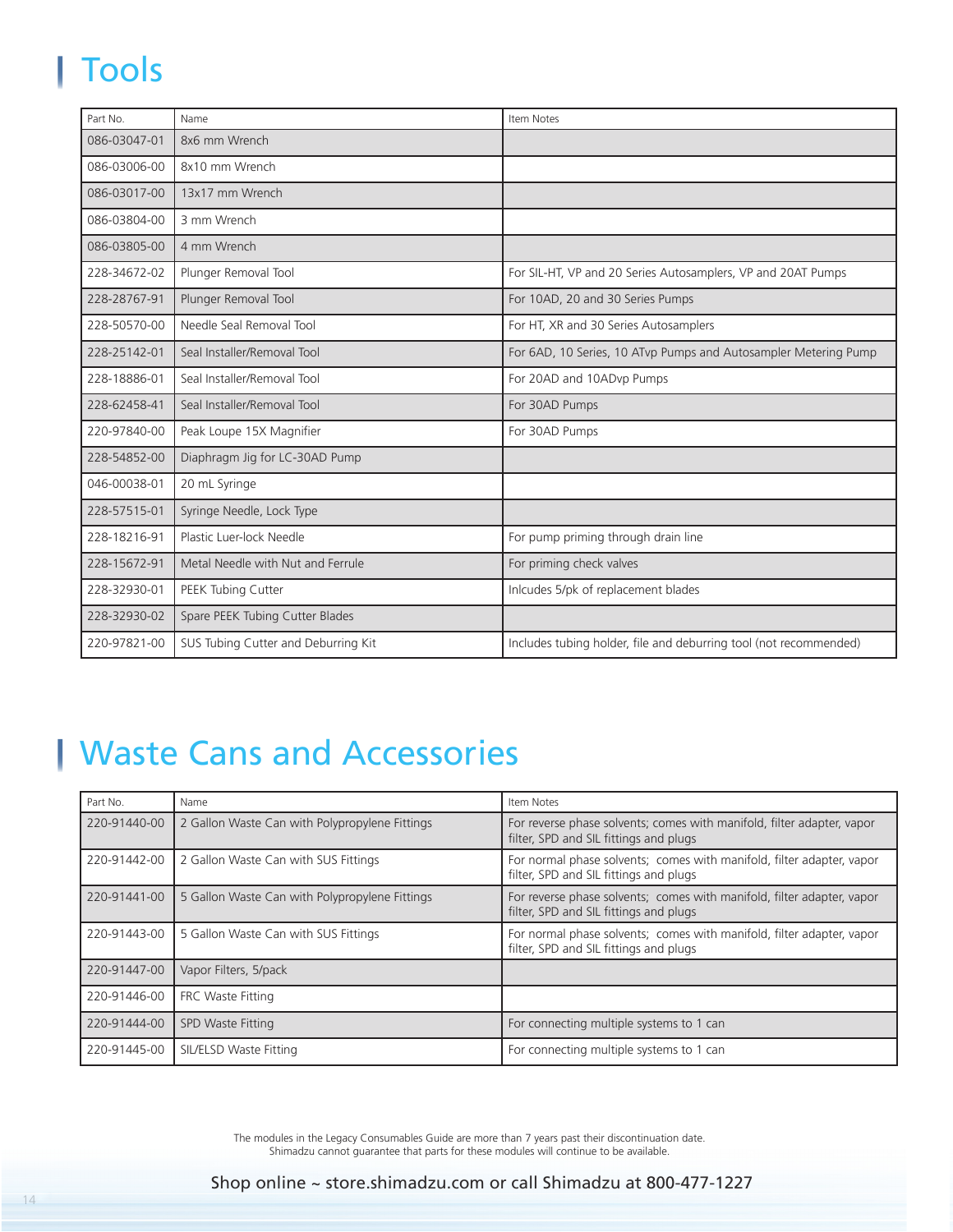#### <span id="page-14-0"></span>Cables I

| Part No.     | Name                                | Item Notes                                                                     |
|--------------|-------------------------------------|--------------------------------------------------------------------------------|
| 071-60821-08 | AC Power Cord                       |                                                                                |
| 070-92025-51 | Fiber Optic Cable, 1m               | For connecting LC modules to controller                                        |
| 070-92025-52 | Fiber Optic Cable, 2m               | For connecting LC modules to controller                                        |
| 070-92025-53 | Fiber Optic Cable, 3m               | For connecting LC modules to controller                                        |
| 070-92025-54 | Fiber Optic Cable, 5m               | For connecting LC modules to controller                                        |
| 228-28253-91 | Remote Cable, 2m                    | Contact closure cable required for manual injector, PDA and external<br>events |
| 228-44482-00 | Pressure Signal Cable, DGU-20A3/5   | Required to read DGU pressure from software; connects pump to DGU              |
| 228-53485-00 | Pressure Signal Cable, DGU-20A3R/5R | Required to read DGU pressure from software; connects pump to DGU              |
| 228-35070-00 | Event Cable, 4 wire                 | For external events on the SCL-10Avp                                           |
| 228-39249-00 | Event Cable, 9 wire                 | For external events with VP series pumps                                       |
| 228-39306-91 | Signal Cable with Spade Plugs       | Signal cable for SPD-20A(V), RID-20A, SPD-M20A/M30A, and RF-<br>20A(xs)        |